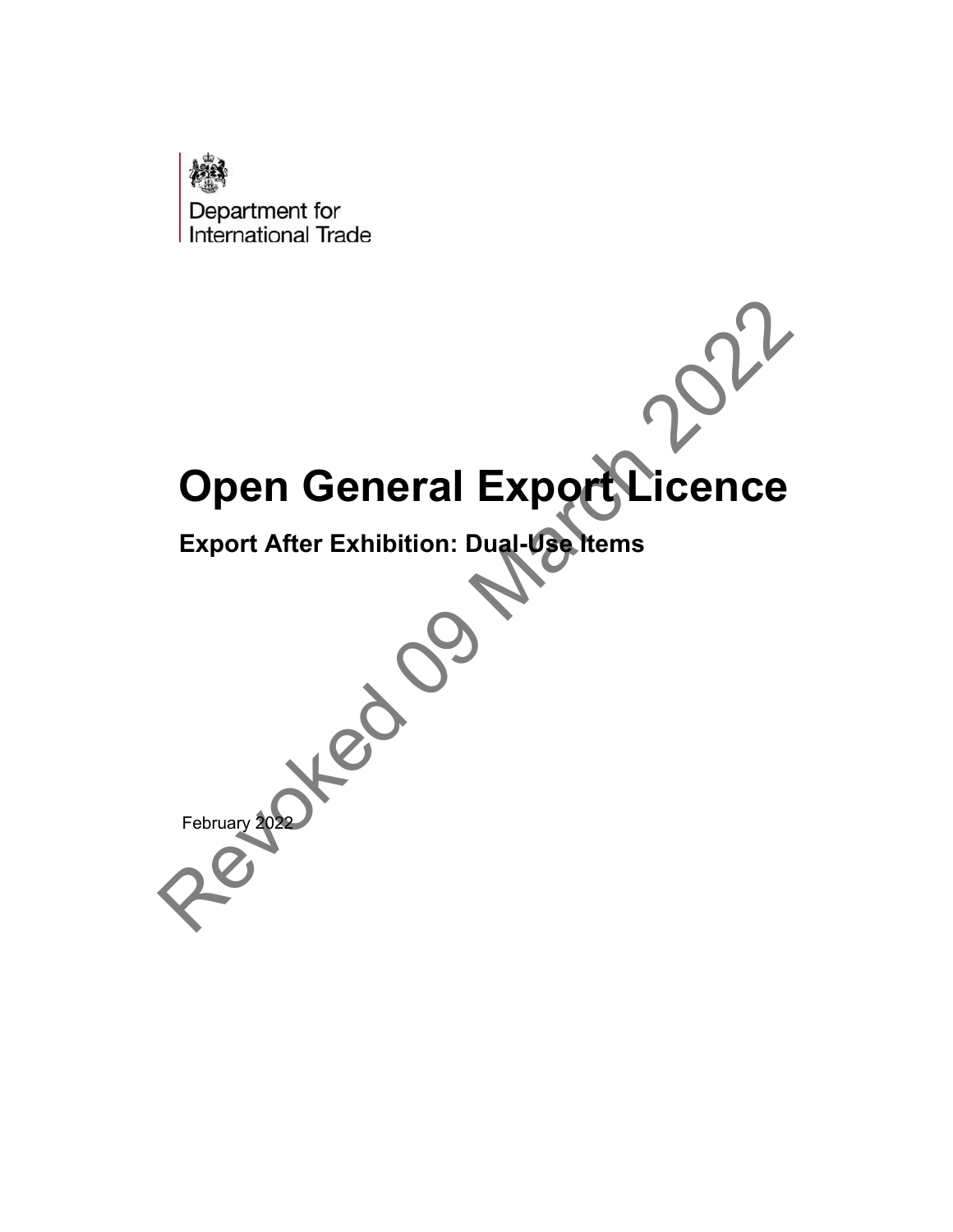# **Open General Export Licence (Export After Exhibition: Dual-Use Items)** dated 28 February 2022,

granted by the Secretary of State.

The Secretary of State hereby grants the following Open General Export Licence under article 26(4) of the Export Control Order 2008 (S.I. 2008/3231, as amended) and,—

- (a) in relation to England and Wales and Scotland, Article 9(2) and (4) of Council Regulation (EC) No 428/2009 of 5 May 2009 setting up a Community regime for the control of exports, transfer, brokering and transit of dual-use items (EUR 2009/428, as amended).
- (b) in relation to Northern Ireland, Article 12(1) and (6) of Regulation (EU) 2021/821 of 20 May 2021 setting up a Union regime for the control of exports, brokering, technical assistance, transit and transfer of dual-use items (OJ L 206, 11.6.2021, p.  $1-461$ ) as it has effect by virtue of the Protocol on Ireland/Northern Ireland in the UK-EU Withdrawal Agreement.

In this licence where there is reference to "the Regulation", in respect of items located in England, Wales or Scotland it means (a) above and in respect of items located in Northern Ireland it means (b) above.

*Licence*

- 1. Subject to the following provisions of this licence, any items specified in Part A of Schedule 1 hereto, other than any specified in Part B of that Schedule, which have been temporarily imported into the United Kingdom for the purpose of exhibition may be subsequently exported from the United Kingdom to any destination except a destination in a country specified in Schedule 2 provided the item is being exported: Frequitation (EC) No 428/2009 of 5 May 2009 setting up a Community feelime<br>
Regulation (EC) No 428/2009 of 5 May 2009 setting up a Community feelime<br>
(EUR 2009/428, as amended).<br>
in relation to Northern Ireland, Article 1
	- (1) for delivery to the person who sent them to the United Kingdom and to the country from which they were imported; or



- (2) to the country from where they were originally exported for the purpose exhibition or demonstration, if they have arrived in the United Kingdom from an exhibition or demonstration in a third country; or
- (3) For subsequent exhibition or demonstration in a third country, except a destination in a country specified in Schedule 2.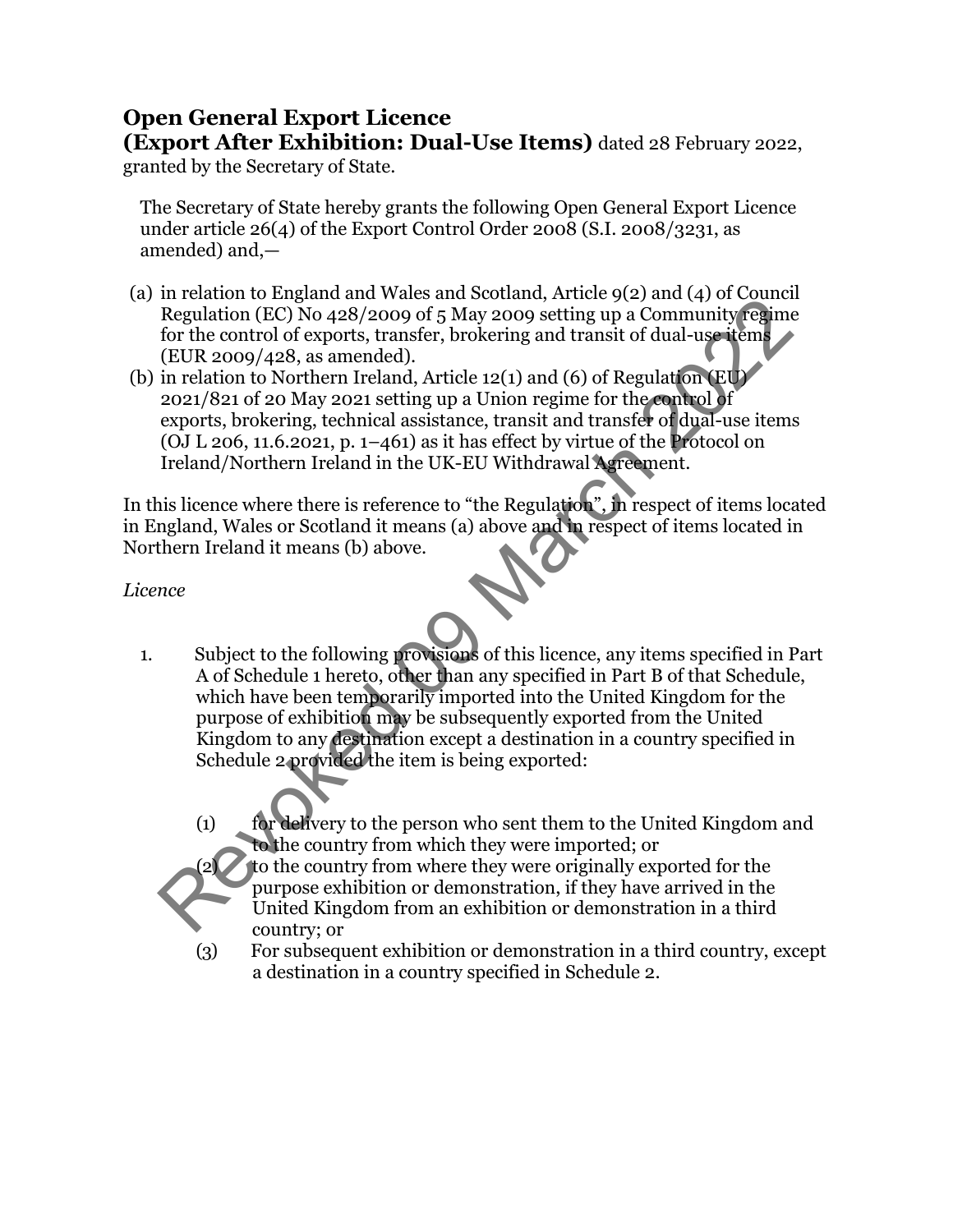## *Exclusions*

- 2. This licence does not authorise the export of items:
	- (1) if the exporter has been informed by a competent authority of the Member State where they are established that they are or may be intended, in their entirety or in part;
		- (a) for use in connection with the development, production, handling, operation, maintenance, storage, detection, identification or dissemination of chemical, biological or nuclear weapons, or other nuclear explosive devices or the development, production, maintenance or storage of missiles capable of delivering such weapons,
	- (b) for a military end use and the purchasing country or country of destination is subject to an arms embargo imposed through its listing as an embargoed destination in Part 1 or 2 of Schedule 4 to the Export Control Order 2008 as amended from time to time, or by a decision of the OSCE or an arms embargo imposed by a binding resolution of the Security Council of the United Nations, and additionally in the case of goods being exported from NI an arms embargo imposed by a decision or a common position adopted by the Council of the European Union', or Funding, operation, maintenance, storage, detection<br>identification or dissemination of chemical, biological or<br>nuclear weapons, or other nuclear explosive devices or the<br>development, production, maintenance or storage of<br>
		- (c) for use as parts or components of military items listed in Schedule 2 to the Export Control Order 2008 that have been exported from the United Kingdom without authorisation or in violation of an authorisation;
		- (2) if the exporter is aware that the items in question are intended, in their entirety or in part, for any of the uses referred to in subparagraph (1);

if the exporter has grounds for suspecting that the items in question are or may be intended, in their entirety or in part, for any of the uses referred to in sub-paragraph (1)(a), unless the exporter has made all reasonable enquiries as to their proposed use and is satisfied that the items will not be so used;

- (4) to a destination within a Customs Free Zone.
- (5) if their export is controlled by virtue of any entry in Annex I to the Regulation not specified in Schedule 1.

*Conditions and Requirements*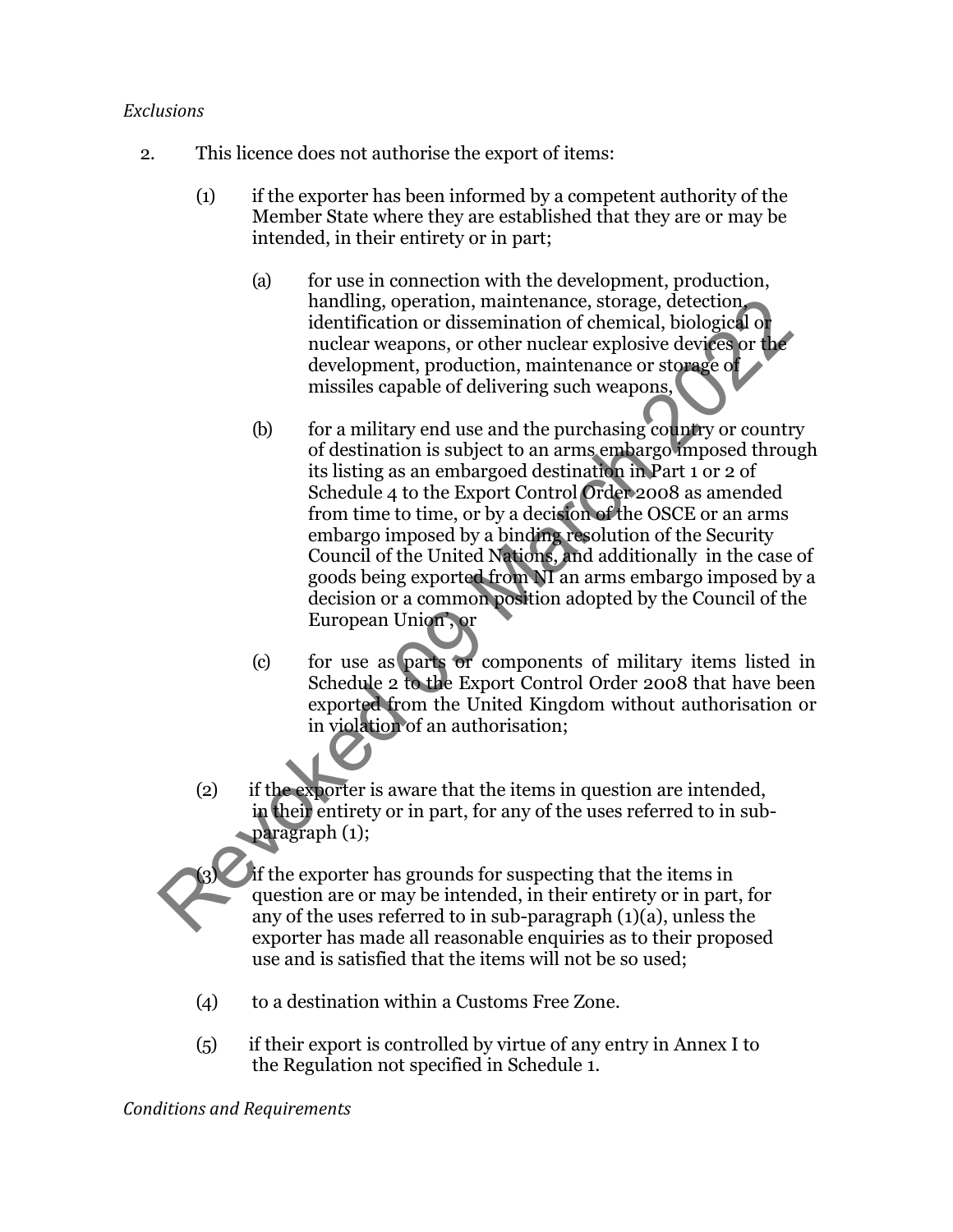- 3. The authorisation in paragraph 1 is subject to the following conditions:
	- (1) any items imported into the United Kingdom pursuant to this Licence shall have been;
		- (a) imported under an appropriate Customs temporary Procedure; or
		- (b) imported under an ATA CARNET.
	- (2) items exported pursuant to this licence shall have been imported into the United Kingdom no earlier than two years prior to the date of exportation;
	- (3) on exportation of any items pursuant to this licence, the exporter shall produce to an officer of HM Border Force, if so requested, documentary evidence of the date of their importation into the United Kingdom, and that the items
		- (a) are being returned to the person and country from which they were imported into the United Kingdom; or
		- (b) are being returned to the country from where they were originally exported for the purpose exhibition or demonstration; or
		- (c) are being exported to a third country for further demonstration or exhibition.
	- (4) except in the case of an export of technology by telephone, fax or other electronic media, official and commercial export documentation accompanying the items shall include a note stating that "These items are being exported under the Open General Export Licence (Export After Exhibition: Dual-Use Items)" and shall be presented to an officer of HM Border Force if so requested; into the United Kingdom no earlier than two years prior to the<br>date of exportation;<br>
	(3) on exportation of any items pursuant to this licence, the exporter<br>
	shall produce to an officer of HM Border Force, if so received<br>
		- (5) The Secretary of State has the power to vary or withdraw export licences at any time. If you do not use this licence within any 24 month period for an export allowed by this licence, your entitlement to use it will **automatically run out** at the end of that 24-month period and your registration details will be removed from SPIRE. However, you can register for this licence again if you want to use it after your registration has ended.
		- (6) Movement of any goods or technology having a security classification of CONFIDENTIAL for material classified by the UK prior to 2 April 2014 or internationally security classified CONFIDENTIAL-equivalent material or SECRET or above must be undertaken in accordance with the national security requirements of the originating country.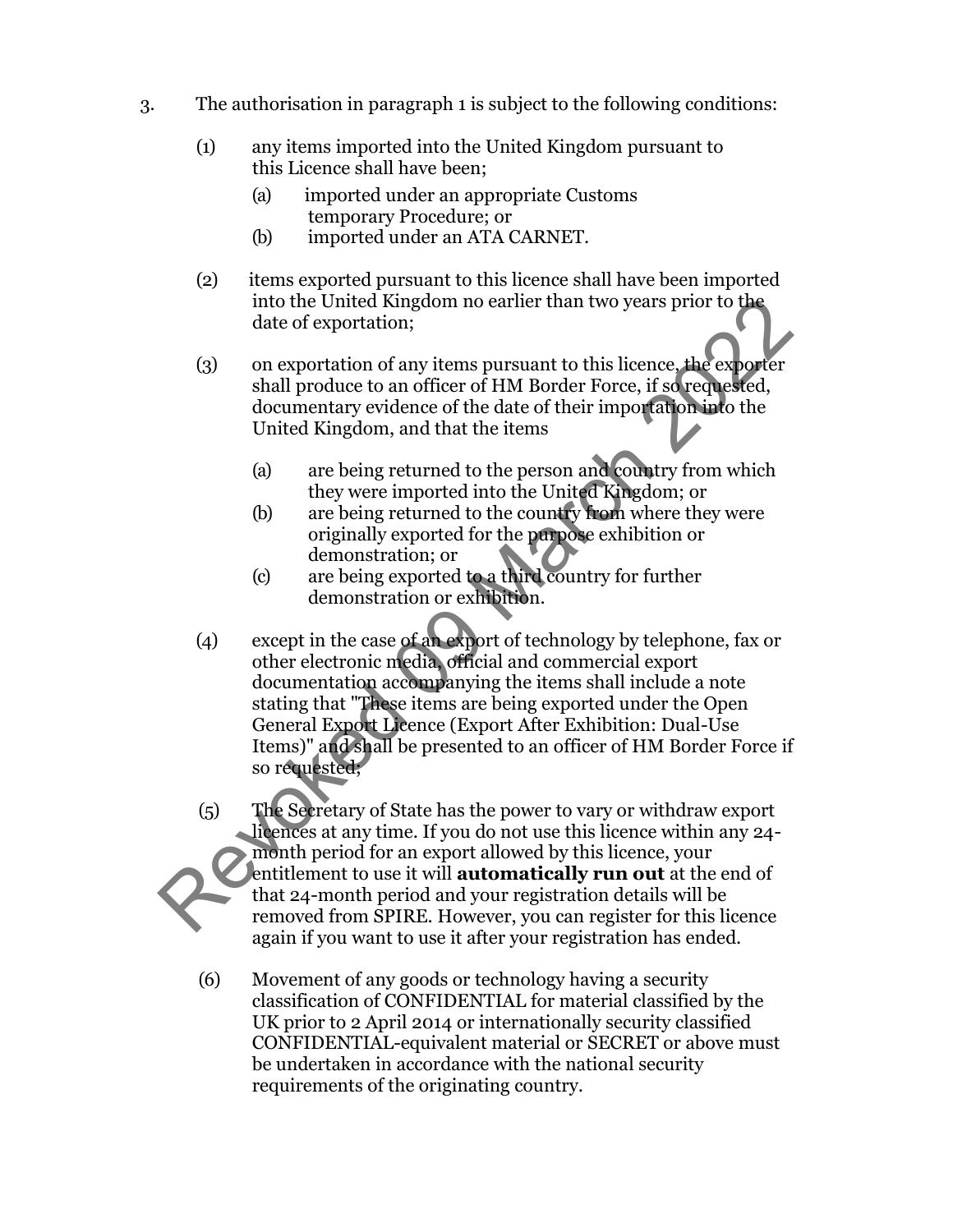# *Registration*

# **The requirements of Article 28 of the Order shall not apply to this Licence**

# *Prohibitions not affected by this Licence*

4. Nothing in this licence affects any prohibition or restriction on the export of any items other than under the Regulation or the Order, and this licence does not confer any licence or permission under, or for the purposes of, any enactment other than the Regulation and the Order.

# *Interpretation*

5. For the purpose of this Licence:



- (1) "Customs Free Zone" means a part of the territory of a country where any goods introduced are generally regarded, insofar as import duties and taxes are concerned, as being outside the customs territory of that country, and are not subject to the customs controls that would otherwise apply; The Speech Ceneral Export Licence (Export After Exhibition: Dual-Use<br>
The Open State of a Sugar State of the service of the context<br>
(1) "Customs Free Zone" means a part of the territory of a country<br>
where any goods intro
	- (2) "entry" includes part of an entry,
	- (3) "exhibition" includes demonstration and/or evaluation; and
	- (4) unless the context otherwise requires, any other expression used in this Licence has the same meaning as in the Regulation or the Order as appropriate.

# *Entry into Force*

- 6. This Licence comes into force on 28 February 2022.
- 7. The Open General Export Licence (Export After Exhibition: Dual-Use Items) dated 18 August 2021 is revoked.

*An Official of the Department for International Trade authorised to act on behalf of the Secretary of State*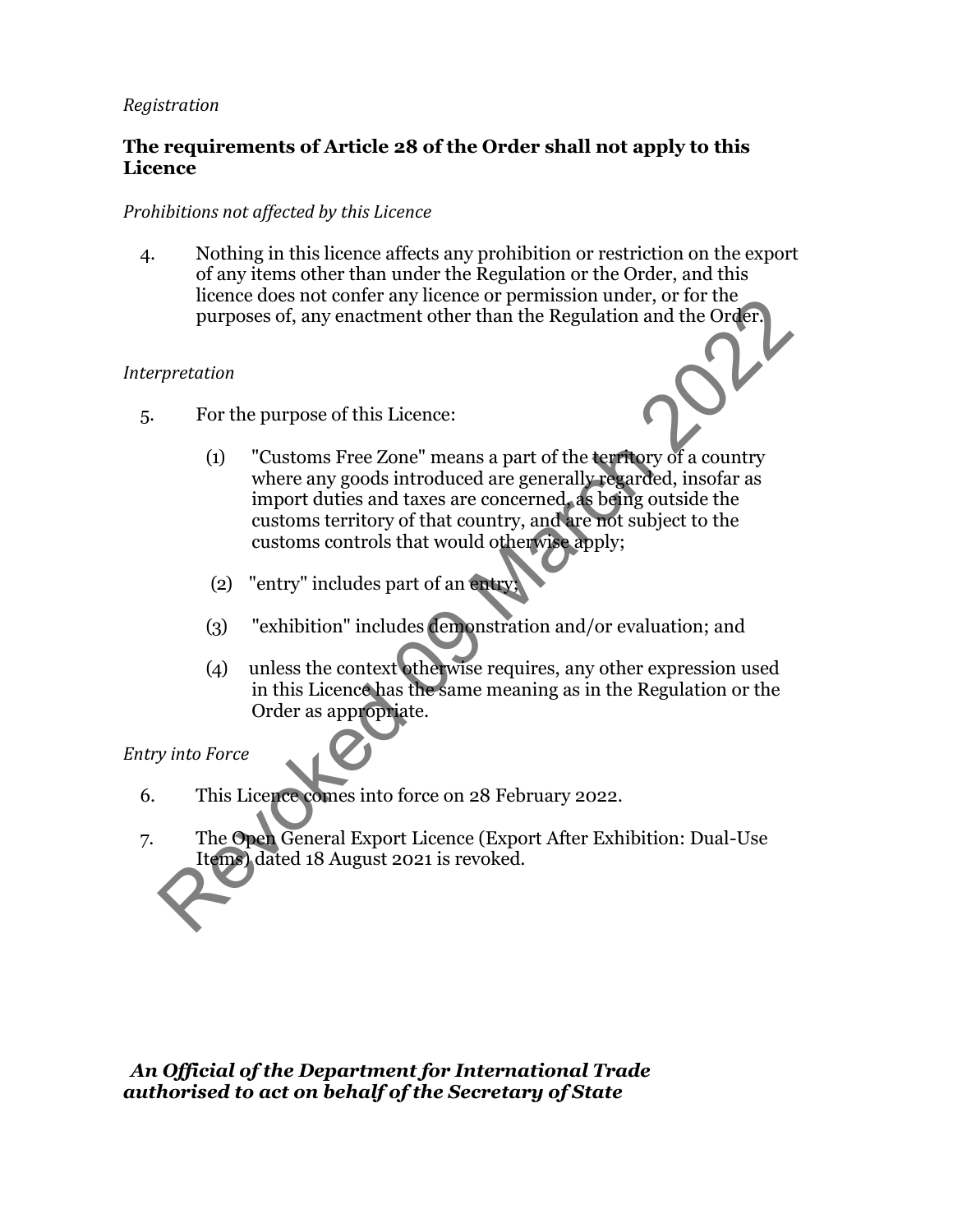# **SCHEDULE 1 ITEMS CONCERNED**

# **PART A**

Items specified in any entry in Annex I to the Regulation.

# **PART B**

Items specified in any of the following entries in Annex I to the Regulation:

All entries in Category 0 1A004.d 1A006 1A007 1A008 1A102 1B226 1B231 1B233 1B234 1B235 1C001 1C012 1C101 1C233 1C234 1C235 1C239 1C350.66 to 1C350.89 1C351 1C352 1C353 1C354 1D003 1D103 1E001 1E002.g 1E101 1E102 1E201 2B352.h 2B352.i. 2D003 3A001.a.13 Elegislation:<br>
Meglulation:<br>
Ill entries in Category o<br>
Alood<br>Acoo<sup>7</sup><br>Acoo<sup>7</sup><br>Acoo<sup>8</sup><br>Baca<sub>33</sub><br>Baca<sub>33</sub><br>Color<br>Color<br>Color<br>Color<br>Color<br>Color<br>Color<br>Color<br>Color<br>Color<br>Color<br>Color<br>Color<br>Color<br>Color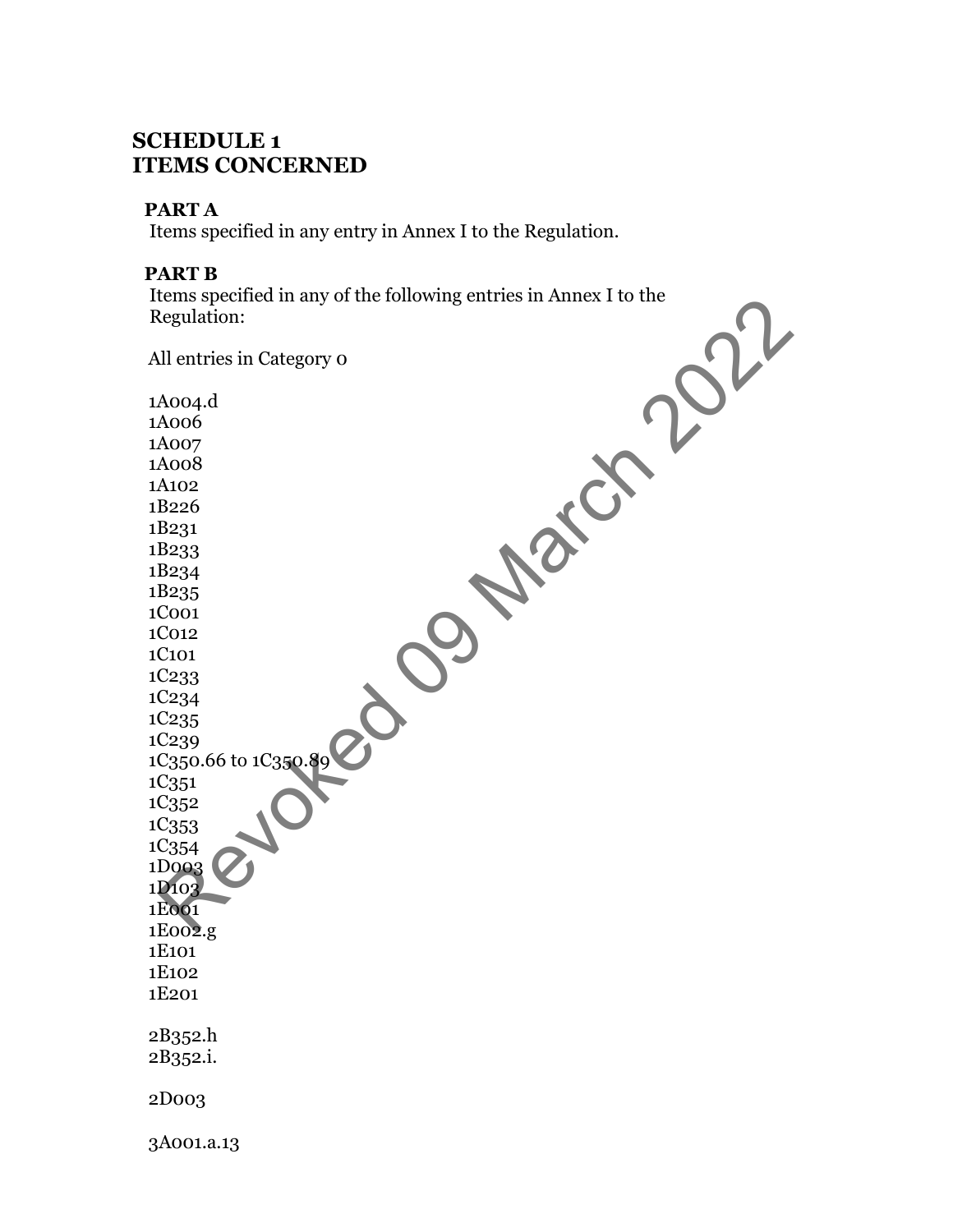| 3A001.b.3.f<br>3A001.b.10<br>3A001.b.12                                        |
|--------------------------------------------------------------------------------|
| 3A001.h<br>3A001.i.<br>3A002.d.5<br>3A002.g.1<br>3A201<br>3A228                |
| 3A229<br>3A231<br>3A232<br>3A234<br>3B001.j.<br>3Coo <sub>5</sub> .b.<br>3D005 |
| 3D225                                                                          |
| 3E004                                                                          |
| 3E201                                                                          |
| 3E225                                                                          |
| 4A005                                                                          |
| 4D004                                                                          |
| 4E001c                                                                         |
| 5A001.h                                                                        |
| 5A001.j                                                                        |
| 5D001.e                                                                        |
| only technology for the development, production, or use of goods<br>5E001.a    |
| specified in 5D001.e.                                                          |
| 5E001.c.6<br>5E001.d                                                           |
| 5E001.e                                                                        |
| 5A004                                                                          |
| 5D002.c.                                                                       |
| 5E002 only technology for the development, production, or use of goods         |
| specified in 5A004 or 5D002.c.3                                                |
| 6A001.a.1.a                                                                    |
| 6A001.a.1.b                                                                    |
| 6A001.a.2.a.1                                                                  |
| 6A001.a.2.a.2                                                                  |
| 6A001.a.2.a.3.                                                                 |
| 6A001.a.2.a.5                                                                  |
| 6A001.a.2.a.6.                                                                 |
| 6A001.a.2.b                                                                    |
| 6A001.a.2.c.                                                                   |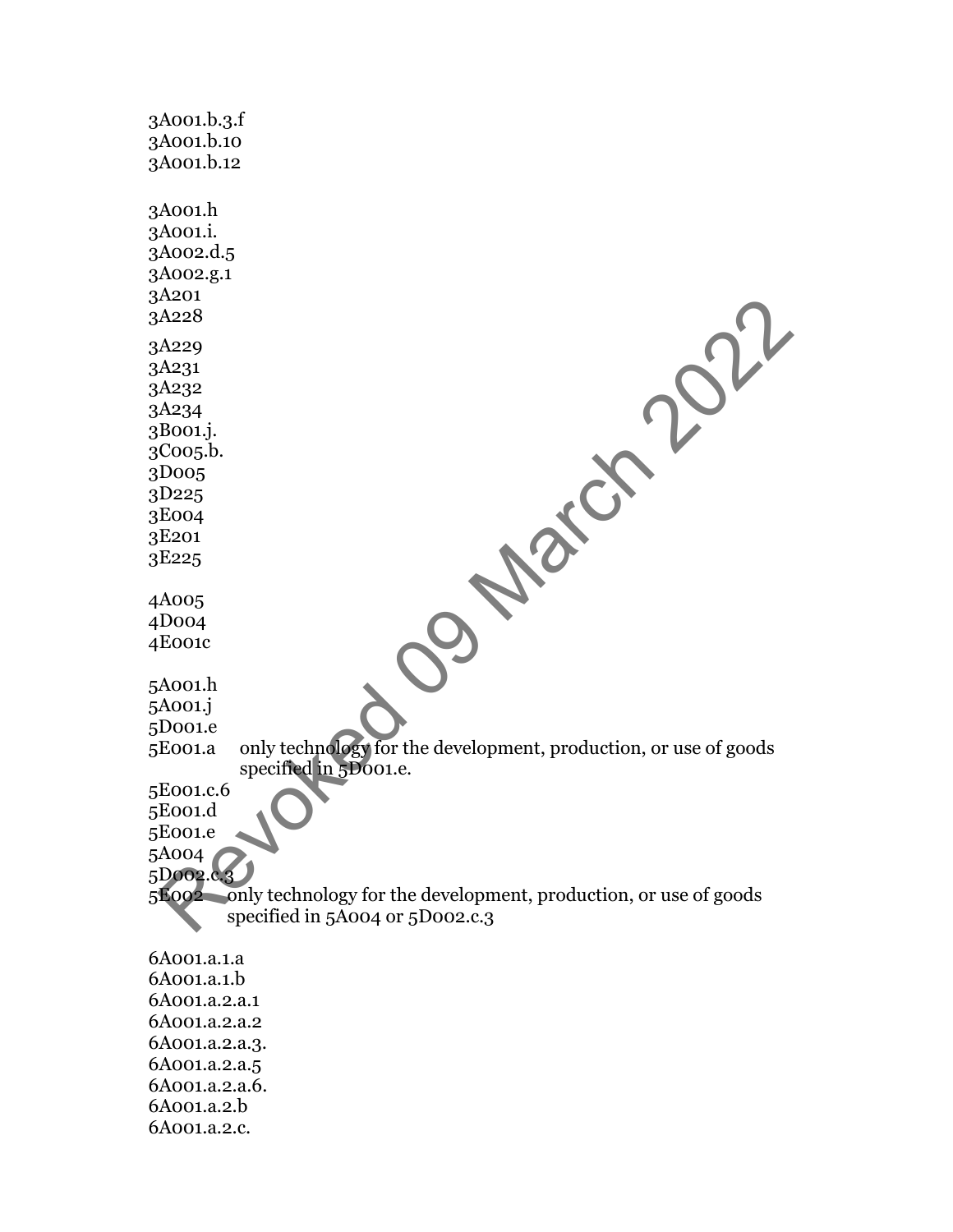| 6A001.a.2.e.         |                                                                                                              |
|----------------------|--------------------------------------------------------------------------------------------------------------|
| 6A001.a.2.f          |                                                                                                              |
| 6A001.a.2.g.         |                                                                                                              |
| 6A002.f.             |                                                                                                              |
| 6A005.b.4.a          |                                                                                                              |
| 6A005.b.5.a          |                                                                                                              |
| 6A005.b.6.a          |                                                                                                              |
| 6A005.e.3            |                                                                                                              |
| 6A005.g              |                                                                                                              |
| 6A008.j.3            |                                                                                                              |
| 6A203                |                                                                                                              |
| 6A225                |                                                                                                              |
| 6A226                |                                                                                                              |
| 6B002<br>6B008       |                                                                                                              |
| 6B108                |                                                                                                              |
| $6$ Coo $4.b$        |                                                                                                              |
| 6Coo <sub>4</sub> .c |                                                                                                              |
| 6Doo3.a              |                                                                                                              |
| $6$ Doo $3.c$        |                                                                                                              |
| 6Doo3.d              |                                                                                                              |
| 6D <sub>20</sub> 3   |                                                                                                              |
| 6E <sub>201</sub>    |                                                                                                              |
| 6E <sub>20</sub> 3   |                                                                                                              |
|                      |                                                                                                              |
| 7E004.b.7            |                                                                                                              |
| 7E004.b.8            |                                                                                                              |
| 7A117                |                                                                                                              |
| 7B001                | Test, calibration or alignment equipment specially designed for<br>equipment specified in 7A117.             |
|                      |                                                                                                              |
| 7B003                | Equipment specially designed for the production of equipment specified<br>in 7A117.                          |
| 7B103                | Production facilities specially designed for equipment specified in 7A117.                                   |
| 7D005                |                                                                                                              |
| 7D <sub>101</sub>    | Software specially designed for use of equipment specified in 7B003 or<br>7B <sub>10</sub> 3.                |
| 7E001                | Technology for the development of equipment or software specified in<br>7A117, 7B003, 7B103, 7D005 or 7D101. |
| 7E001                | Technology for the production of software specified in 7D005.                                                |
| 7E002                | Technology for the production of equipment specified in 7A117,<br>7B003 and 7B103.                           |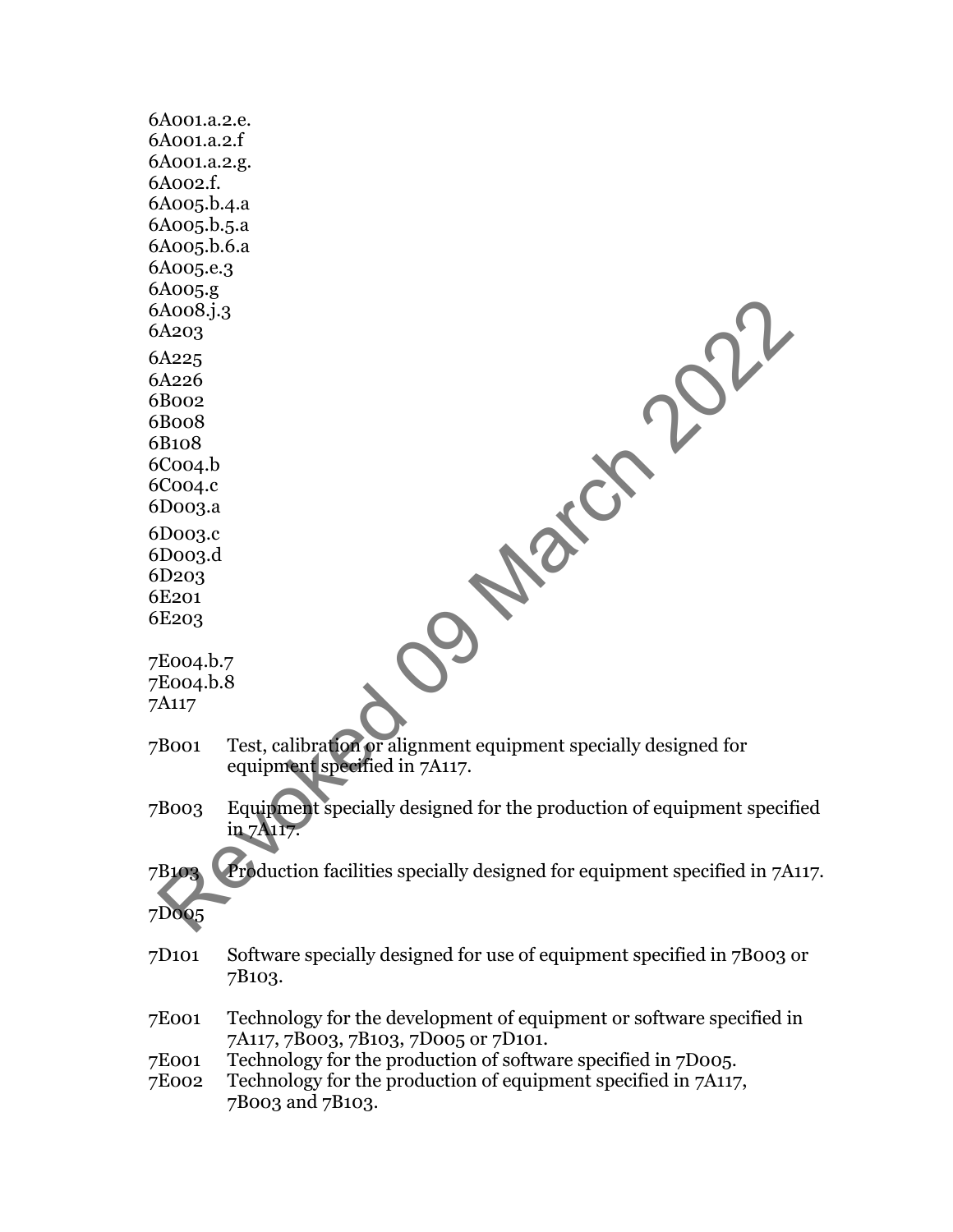7E101 Technology for the use of equipment specified in 7A117, 7B003, 7B103and 7D101.

7E104

8A002.0.3 8A002.p

8A002.r 8D002 8E002.a

9A004 9A005

9A007.a 9A008.d 9A009.a

9A104

9A105.a 9A106.c 9A108.c 9A116 9A117 9A119

9A121

9B001.c

- 9B115 Specially designed production equipment and production facilities for the systems, sub-systems and components specified in 9A005, 9A007.a., 9A008.d., 9A105.a, 9A106.c., 9A108.c., 9A116 and 9A119. **Review 2022**
- 9B116 Specially designed production facilities for the systems, sub- systems and components specified in 9A004, 9A005, 9A007.a., 9A008.d., 9A104, 9A105.a., 9A106.c., 9A108.c.,9A116 and 9A119.
- 9D004.c Software specially designed to control directional- solidification or single-crystal material growth in equipment specified by 9B001.c

9D005

9D101 Software specially designed for the use of items specified in 9B116.

- 9E001 Technology for the development of equipment or software specified in 9A004, 9A005, 9A007.a., 9A008.d., 9B001.c., 9B115, 9B116, 9D004.c.,9D005. and 9D101.
- 9E002 Technology for the production of equipment specified in 9A004, 9A005, 9A007.a., 9A008.d., 9B001.c., 9B115 and 9B116.

9E003.j

9E101 Technology for the development or production of equipment specified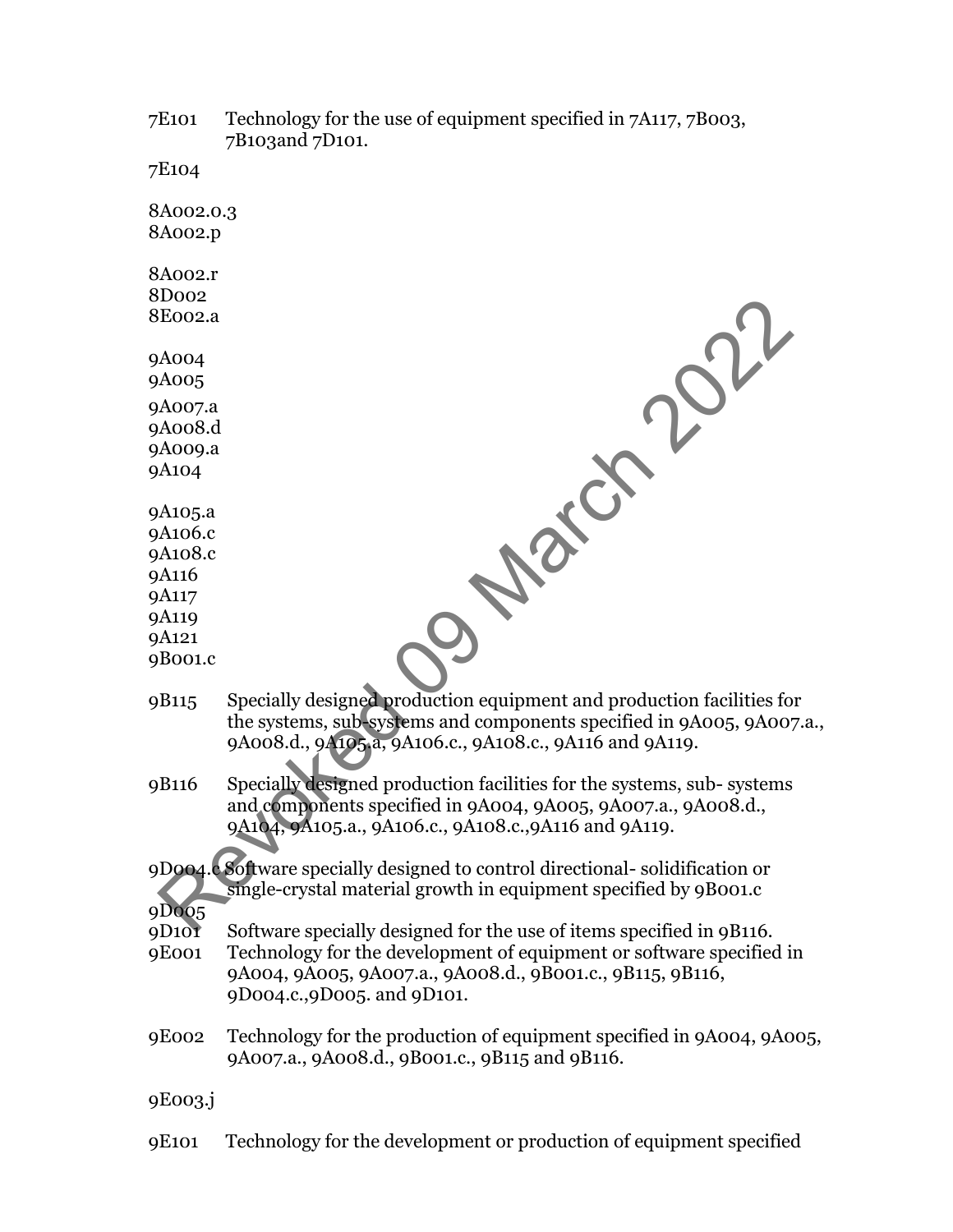in 9A104, 9A105.a., 9A106.c., 9A108.c., 9A116, 9A119 and 9A121.

9E102 Technology for the use of items specified in 9A004, 9A005, 9A007.a., 9A008.d., 9A104, 9A105.a., 9A106.c., 9A108.c., 9A116, 9A119, 9A121, 9B001.c, 9B115, 9B116 or 9D101.

Revoked 09 March 2022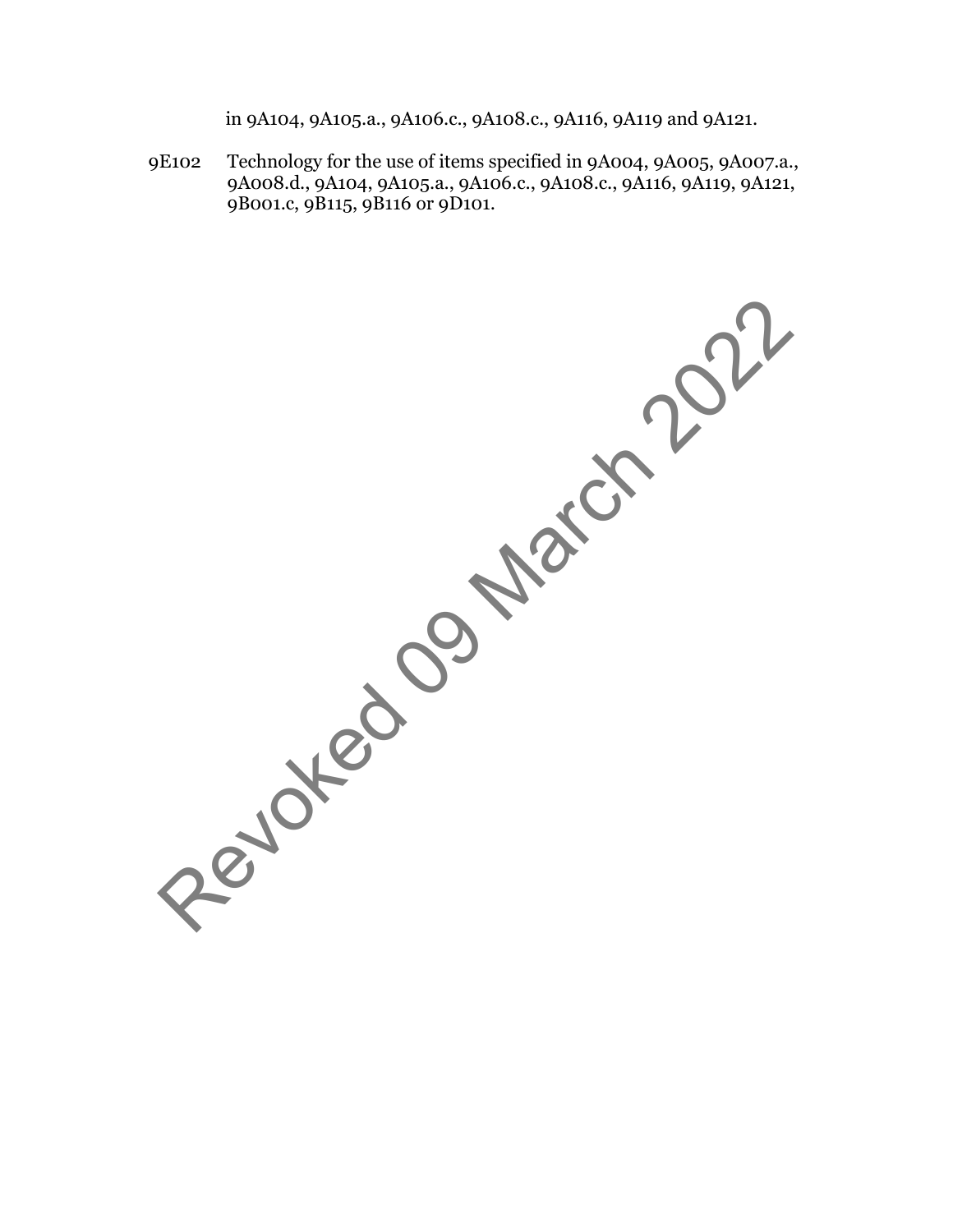# **SCHEDULE 2 DESTINATIONS CONCERNED**

**This export authorisation is valid for exports to the following destinations:**

# *All destinations other than in:*

• Afghanistan, Angola, Egypt, Iran, Iraq, Kuwait, Libya, North Korea, Myanmar (Burma), Pakistan, Russia, Saudi Arabia, Sri Lanka, Sudan, Syria, United Arab Emirates, Venezuela and Yemen.

### NOTE 1:

For exports from Northern Ireland an export licence is NOT required for dualuse goods being exported to EU destinations BUT you must state on export documents that your items require a licence if exported outside the EU and you must keep records (as specified in Articles 22(10) and 22 (8) of the EU Dual Use Regulation). Arganistan, Angona, Egypt, Iran, Iraq, Kwaral, Linga, Waramar (Burma), Pakistan, Russia, Saudi Arabia, Sri Lanka, Sudan, Syria, United Arab Emirates, Venezuela and Yemen.<br>
Sudan, Syria, United Arab Emirates, Venezuela and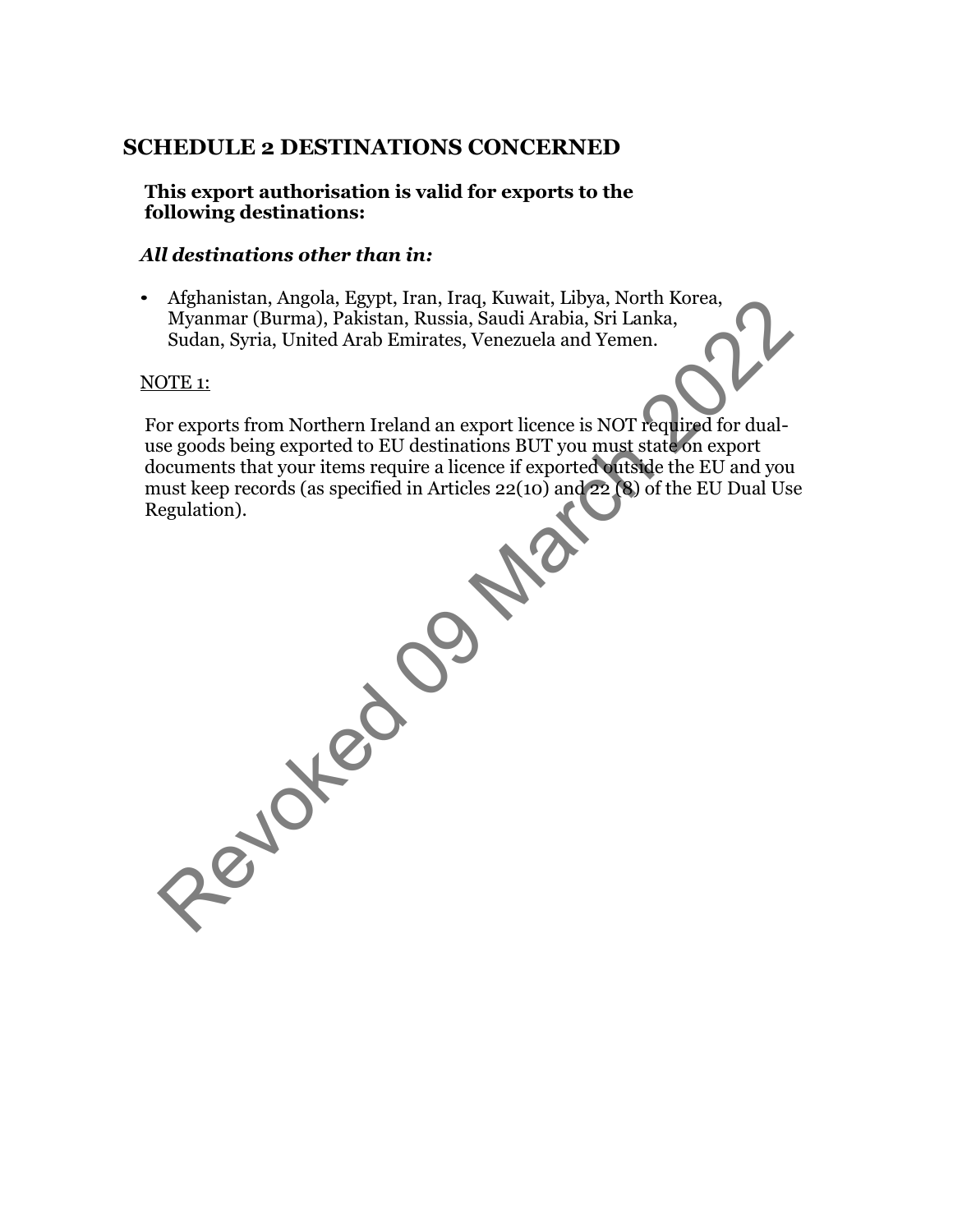# **EXPLANATORY NOTE**

(This note is not part of the licence)

- 1. This Open General Export Licence has been revised to remove Russia as a permitted destination.
- 2. This Open General Export Licence permits, without further authority but subject to certain conditions, the export from the United Kingdom to any destination other than one listed in Schedule 2 to the licence of items specified in Part A of Schedule 1 to the licence, other than those specified in Part B of that Schedule, which have been temporarily imported into the United Kingdom for exhibition.
- 3. The Export Control Order 2008 ("the Order") contains certain registration requirements which do not apply to persons using this licence.
- 4. It is condition of this licence that items being exported under the terms of this licence shall have been imported into the United Kingdom no earlier than two years before the date of exportation.
- 5. It is also a requirement of this licence that the exporter shall produce to an officer of HM Border Force, if so requested, documentary evidence of the date of importation of the items into the United Kingdom.
- 6. This licence does not extend to any prohibition under legislation other than the Regulation or the Order. in particular it does not extend to prohibitions in other legislation implementing United Nations sanctions.
- 7. Under para 4(5) of this licence, exporters exporting goods or technology carrying a security grading of CONFIDENTIAL for material classified by the UK prior to 2 April 2014 or internationally security classified CONFIDENTIAL-equivalent material, or SECRET or above must ensure that the national requirements for transportation of goods at that classification are addressed and they are able to provide proof that transportation plans have been approved by the relevant authorities in the originating and receiving country. Science to the network of the best of the Unit of a Science of the licence, other than those specified in Part B of that<br>Schedule, which have been temporarily imported into the United<br>Kingdom for exhibition.<br>The Export Con
- 8. Further advice can be obtained from:

Defence Equipment & Support (DE&S) Principal Security Advisor Security Advice Centre Poplar MOD Abbey Wood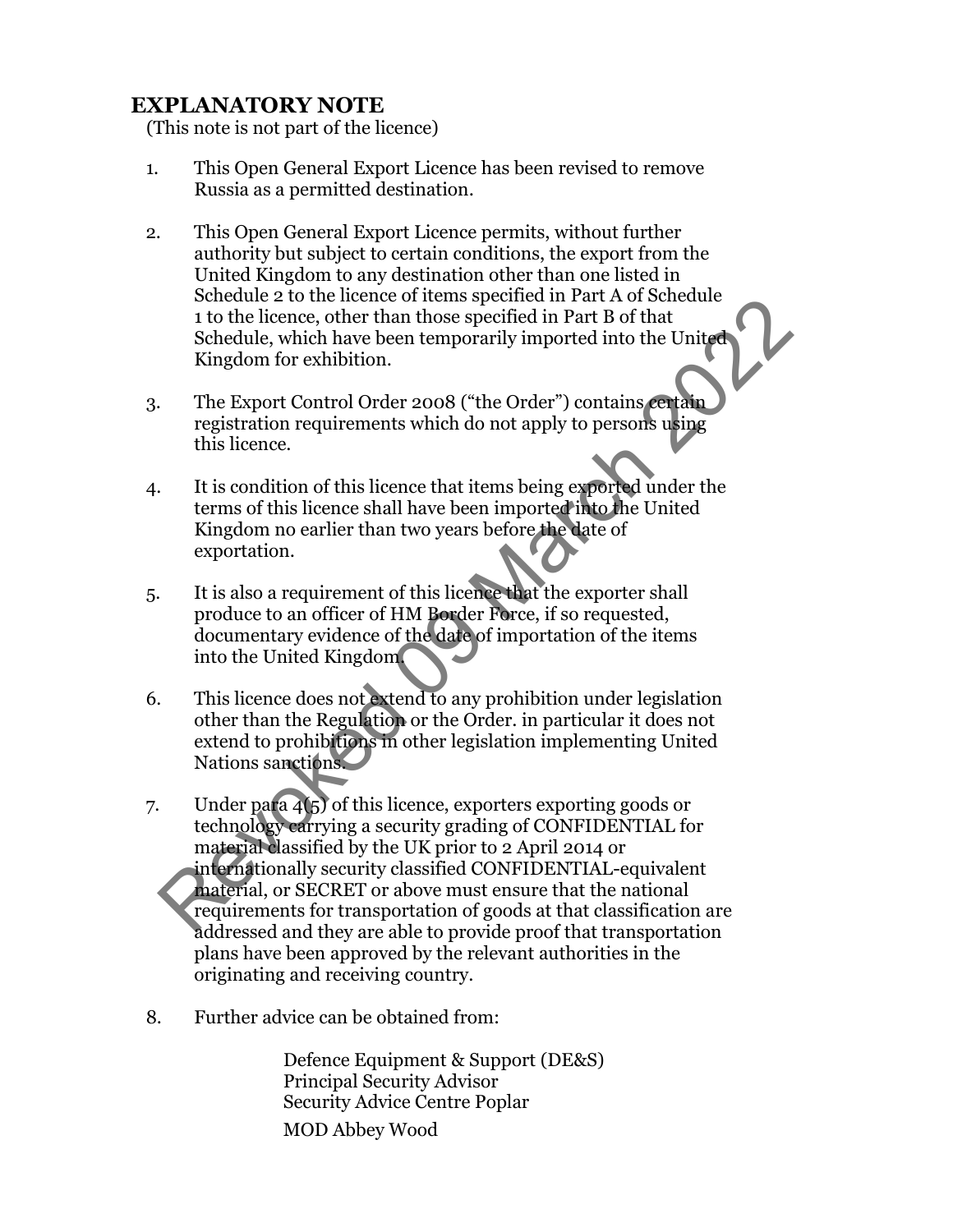Bristol, BS34 8JH Tel: 030 67934378 Fax: 030 67934925 e-mail: [desinfra-securityadvicecentre@mod.uk](mailto:desinfra-securityadvicecentre@mod.uk)

Revoked 09 March 2022